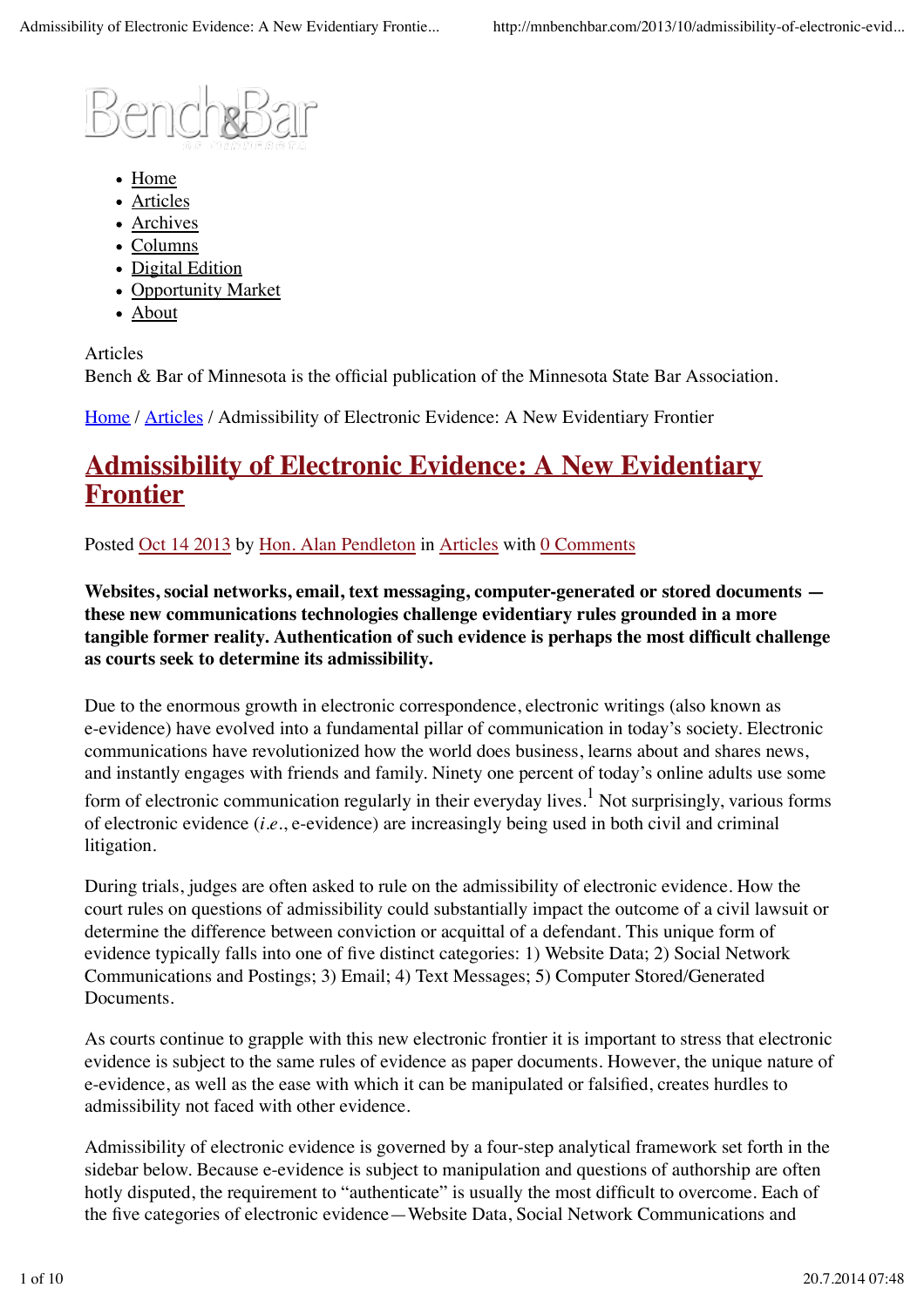Postings, Email, Text Messages, and Computer Stored/Generated Documents—poses unique problems and challenges for proper authentication and deserves independent consideration.

# **Analytical Framework**

## **Whenever the admissibility of e-evidence is called into question, the court and attorneys should apply the following four-step analytical framework.**

**"Authenticate or Identify."** Pursuant to Minn. R. Evid. 901(a), authentication means the 1. party offering the electronic evidence must present sufficient evidence to support a finding that the exhibit in question is what the proponent claims it to be. The most common method of authentication is the use of testimony by a witness with knowledge that the exhibit is what it claims to be. Minn. R. Evid. 9.01(b)(2).

Inconsistencies and conflicting inferences regarding authenticity often go to the weight of the evidence, not its admissibility. However, because e-evidence is subject to manipulation and questions of authorship are often hotly disputed, the requirement to "authenticate" is usually the most difficult to overcome. *See* "Focus on Authentication" *supra*.

**Hearsay or Not?** Hearsay is a statement, other than one made by the declarant while 2. testifying at the trial or hearing, offered in evidence to "prove the truth of the matter asserted." Minn. R. Evid. 801 (c).

If the statement is being offered to prove that the assertion is true then the statement is hearsay and is not admissible unless a recognized hearsay exception applies pursuant to statute (M.S. 595.02, subd. 3; 260C.165, etc.) or Rule of Evidence 803, 804, 807. However, if the statement is offered for some other relevant purpose such as to prove knowledge, notice, or the declarant's state of mind, it is not hearsay and is admissible as long as it is "relevant," not "unfairly prejudicial," and is not "privileged." (*See* steps #3 and #4, below). One proven method to determine whether a statement constitutes hearsay is to apply what has been referred to as the "Fool-Proof Hearsay Test": 1) Ask whether the relevant purpose for offering the out-of-court statement is its truth; if the answer to that question is "yes," the out-of-court statement is hearsay. 2) If the answer to the question is not clearly "yes," ask "Must the content of the out-of-court statement be believed in order to be relevant?" If yes, the statement is hearsay. If no, the statement is not hearsay.

 **"Relevant" and Not "Unfairly Prejudicial"?** Under Minn. R. Evid. 401 (and comments) 3. relevant evidence "means evidence having any tendency to make the existence of a fact that is of consequence to the determination of the action more probable or less probable than it would be without the evidence." Minnesota adopts a liberal approach to relevancy. If the offer has any tendency (even a slight tendency) to make the existence of a fact more probable than it would be without the evidence, it is relevant.

Even if relevant, evidence may be unfairly prejudicial and may be excluded on that basis. Evidence is "unfairly prejudicial "if its probative value is substantially outweighed by the danger of unfair prejudice, confusion of the issues, or misleading the jury, or by considerations of undue delay, waste of time or needless presentation of cumulative evidence." Minn. R. Evid. 403.

**Not "Privileged" Communication?** M.S. 595.02, subd. 1, identifies various communications 4. (*e.g.*, husband-wife; attorney-client; doctor-patient; clergy, etc.) that are considered "privileged" and thus, not admissible unless the privilege is deemed waived.

#### **Data & Postings**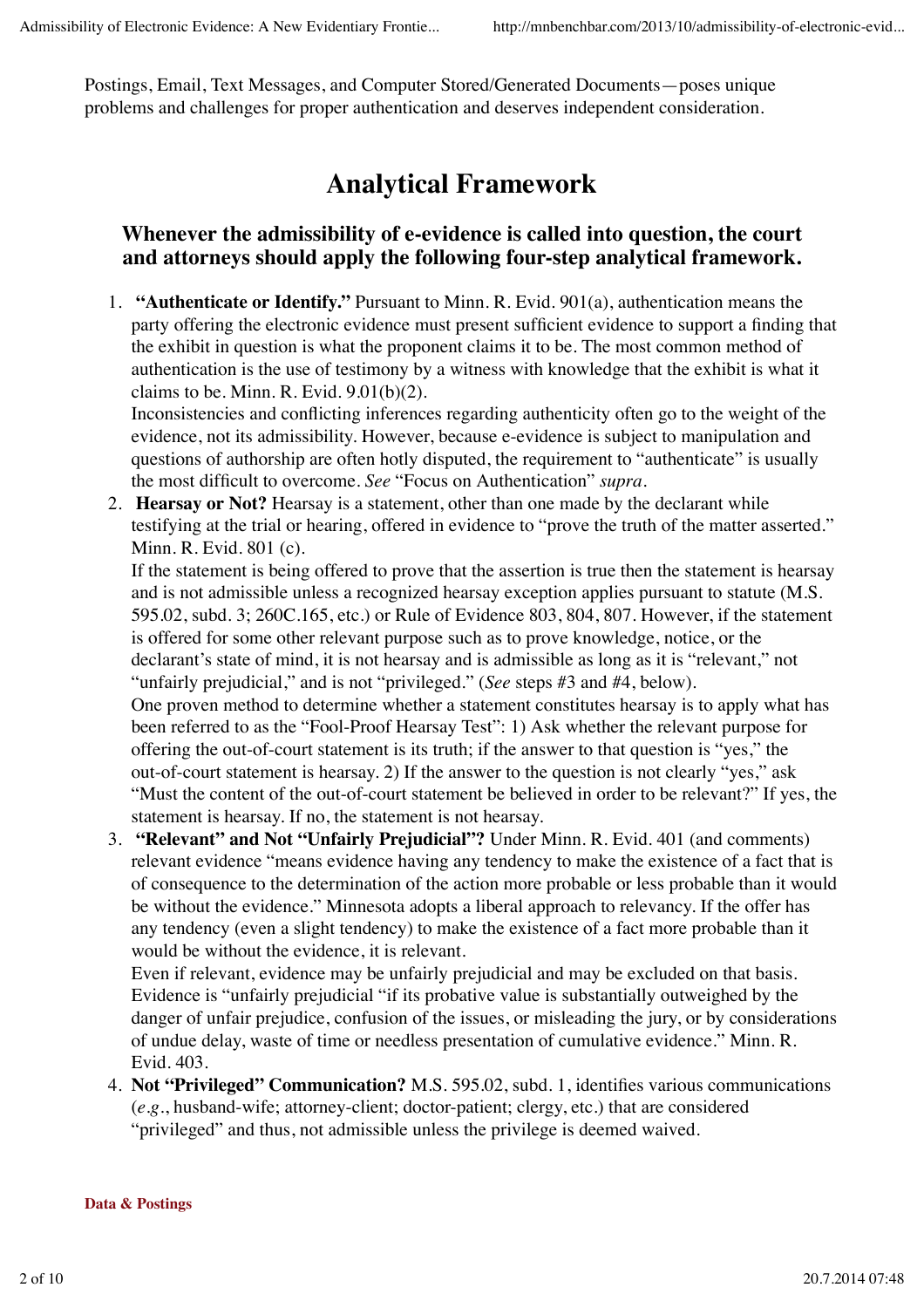Information appearing on private, corporate and government websites is often proffered as evidence in litigation. Printouts of web pages must be authenticated as accurately reflecting the content and image of a specific web page on the computer.

Pursuant to Minn. R. Evid. 902(5) information retrieved from government websites is self-authenticating, subject only to proof that the webpage does exist at the governmental web location. Because of the difficulty and inconvenience that would result if formal authentication was required and the slight risk of fraud or forgery, extrinsic evidence of authentication is not required.<sup>2</sup> However, Rule 902(5) does not preclude the opposing party from attacking the genuineness of the evidence to detract from the weight to be given it by the trier of fact.<sup>3</sup> Newspapers and periodicals may also be self-authenticating.4

On the other hand, private websites are not self-authenticating and therefore require additional proof of the source of the posting or the process by which it was generated.<sup>5</sup> For example, in assessing the authenticity of website data, important evidence is normally available from the person(s) managing the website ("webmaster"). A webmaster can establish that a particular file, of identifiable content, was placed on the website at a specific time. This may be done through direct testimony or through documentation, which may be generated automatically by the software of the web server.<sup>6</sup>

The most common method of authenticating website data is having a competent witness testify that he typed in the URL of the website; that he logged onto the site and viewed what was there; and that the exhibit (printout) fairly and accurately reflects what the witness saw.<sup>7</sup> This is no different than that required to authenticate a photograph or other demonstrative exhibit.<sup>8</sup> The witness may be lying or mistaken, but that is true of all testimony and a principal reason for cross-examination. Unless the opponent of the evidence raises a genuine issue as to trustworthiness, it is reasonable to indulge a presumption that material on a website was placed there by the owner of the site. <sup>9</sup> Once material is properly authenticated, inconsistencies or conflicting inferences regarding authenticity go to the weight of the evidence, not admissibility. However, the opponent of the evidence must, in fairness, be free to challenge that presumption by adducing facts showing that the proffered exhibit does not accurately reflect the contents of the website, or that those contents are not attributable to the owner of the site.10

In considering whether the opponent has raised a genuine issue as to trustworthiness, and whether the proponent has satisfied it, the courts will look at the "totality of the circumstances," including, for example: (1) length of time the data was posted on the site; (2) whether others report having seen it; (3) whether it remains on the website for the court to verify; (4) whether data is of a type ordinarily posted on same or similar websites (*e.g.*, financial information from corporations); (5) whether the owner of the site (or others) have published the same data elsewhere; (6) whether the data has been republished by others who identify the source of the data as the website in question; (7) whether there is a reasonable risk of hacking or manipulation (*e.g.*, proponent of exhibit was a skilled computer user). $^{11}$ 

### **Social Network Messages**

Many new types of writings, potentially relevant as evidence in civil and criminal trials, are retrieved from internet sites known as "social networks." Social networking websites permit their members to share information with others. Members create their own individual web pages (their profiles) on which they post personal information, photographs, and videos and from which they can send and receive messages to and from others whom they have approved as their "friends."<sup>12</sup> Anyone can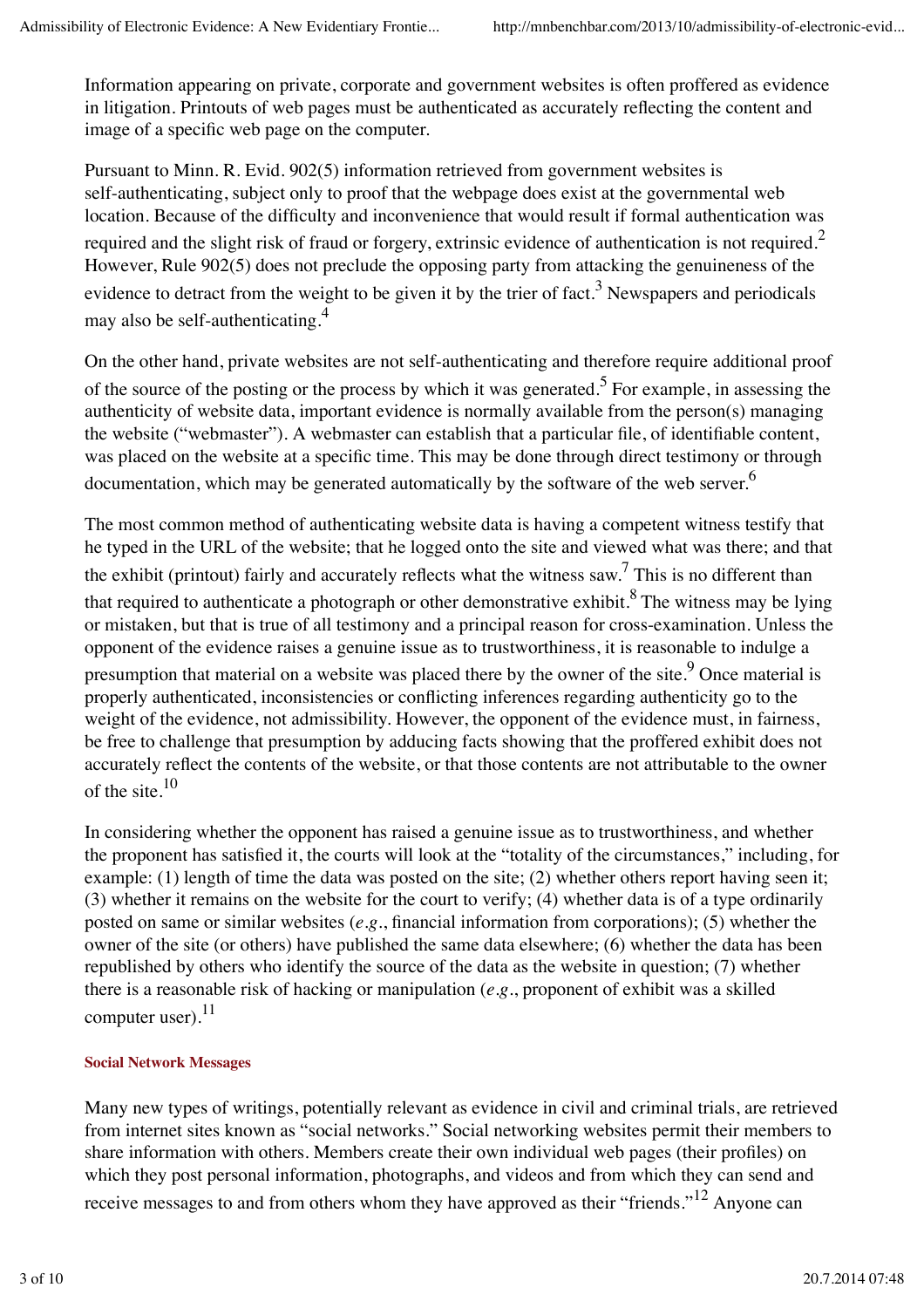create a Facebook or MySpace profile at no cost, as long as they have an email address and claim to be over the age of  $14^{13}$ 

Despite the novelty of social network-generated documents, courts have applied traditional concepts of authentication under existing rules of evidence.<sup>14</sup> The key issue is typically one of authorship: Who authored/posted the proffered document in question? Because of the increased dangers of falsehood and fraud with this new type of medium, courts have imposed a heavier burden of authentication on social network messages and postings.15

The general lack of security for this medium raises an issue as to whether a third party may have sent a message via another user's account. Standing alone, the fact that an email communication is sent on a social network and bears a person's name is insufficient to authenticate the communication as having been authored or sent by that person. Generally, there must be confirming circumstances sufficient to permit the inference that the purported sender was in fact the author.<sup>16</sup> As with email, the electronic signature on a document must be corroborated with additional proof of the identity of the sender, such as application of the reply letter doctrine,  $17$  content known only to the participants, or retrieval of messages from a specific computer.<sup>18</sup>

Generally, electronic conversations on social networking sites (instant messaging) can be authenticated under Rule 9.01(B)(1) by testimony from a participant in the conversation that (a) he or she knows the user name on the social networking site of the person in question, (b) that printouts of the conversation appear to be accurate records of his or her electronic conversation with the person, and (c) a portion of the contents of the communications are known only to the person or a group of people of whom the person in question is one.<sup>19</sup> In the absence of significant corroboration courts have excluded social network messages, stating their concerns with the website's security and the potential for access by hackers.<sup>20</sup>

Profile pages on social network sites raise authentication issues analogous to those raised by website data. In assessing authenticity, it is important to bear in mind that essentially anyone is free to create a profile page using whatever name they choose, so the mere existence of a profile page in someone's name does not necessarily reflect that the purported creator had anything to do with its creation.<sup>21</sup> Such postings do not require a unique user name and password.<sup>22</sup> However, if the characteristics of the proffered e-evidence are "genuinely distinctive," courts are likely to allow circumstantial authentication based on content and context.23

There are three common methods of authenticating a social network profile or posting: (1) The first method is to ask the purported creator if he created the profile and also if he added the posting in question; (2) The second option is to search the computer of the person who allegedly created the profile and posting and examine the computer's internet history and hard drive to determine whether that computer was used to originate the social networking profile and posting in question; (3) A third method is to obtain information directly from the social networking website that links the establishment of the profile to the person who allegedly created it and also links the posting sought to be introduced to the person who initiated it. $^{24}$ 

#### **Email Messages**

Like internet evidence, email evidence also raises novel authentication issues. The general principles of admissibility are essentially the same since email is simply a distinctive type of internet evidence; namely, the use of the internet to send personalized communications.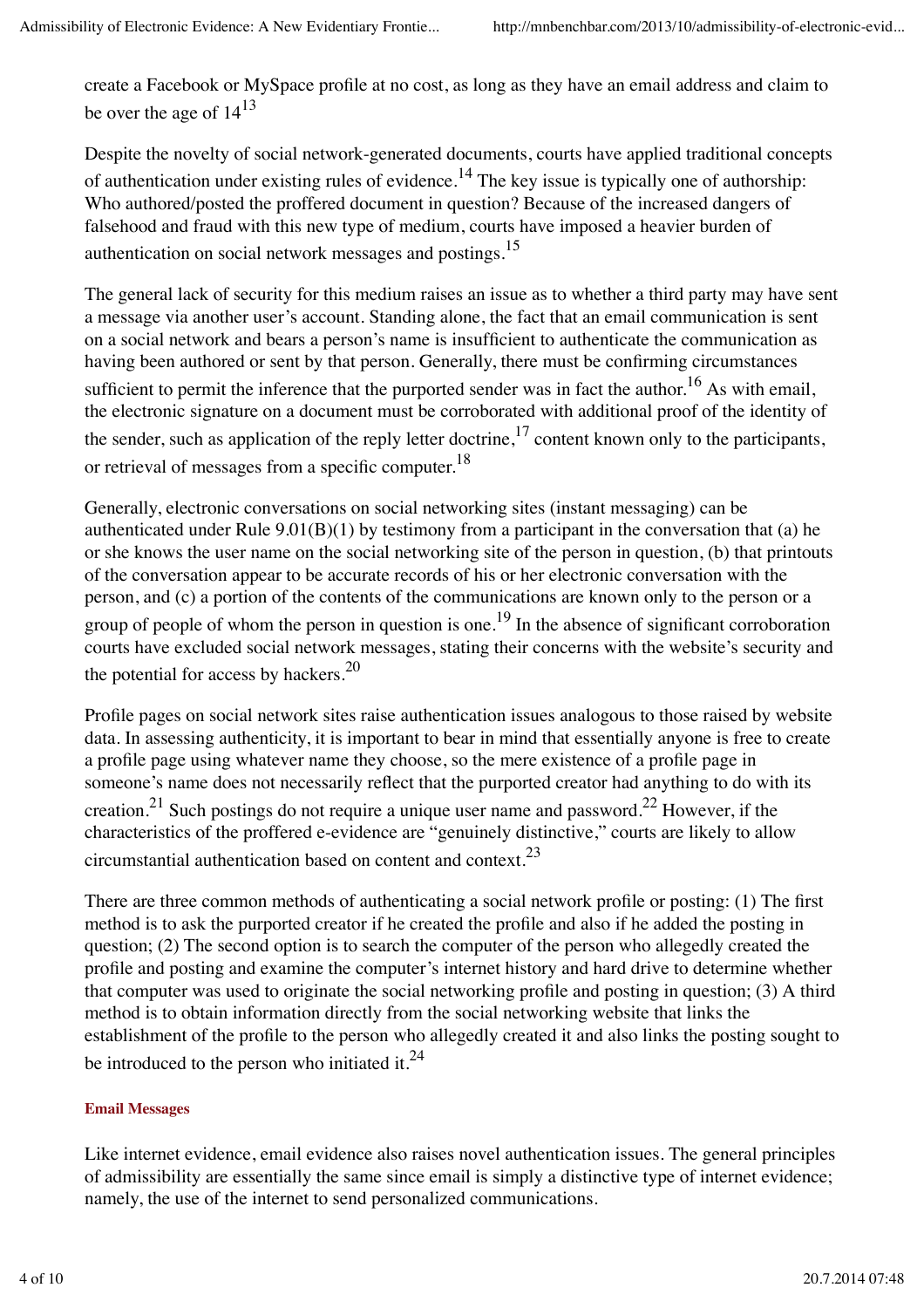The authenticity of email evidence is governed by Minn. R. Evid 9.01 (a), which requires only "evidence sufficient to support a finding that the matter in question is what its proponent claims." Authenticity is often established by testimony of a witness who sent or received the emails, in essence, that the emails are the personal correspondence of the witness.<sup>25</sup> Testimony from a witness with knowledge that the emails were exchanged with another person constitutes prima facie evidence of authenticity.<sup>26</sup>

Even in the absence of testimony from a direct participant in the communication, under Minn. R. Evid. 9.01(b)(4)

email may be authenticated by reference to its appearance, contents, substance, internal patterns, or other distinctive characteristics taken in conjunction with circumstances.<sup>27</sup> However, because of the risk of manipulation of email headers, evidence that defendant's name is written as the author of an email or that the electronic communication originates from an email (account) that bears the defendant's name is not sufficient alone to authenticate the electronic communication as having been authored or sent by the defendant. There must be some "confirming circumstances" sufficient for a reasonable jury to find by a preponderance of the evidence that the defendant authored the emails.<sup>28</sup> For example, under the "Reply Email Doctrine," evidence that the email to be authenticated (*e.g.,* purportedly sent by defendant) is a timely response to an earlier email message that was sent to defendant's email address has been held sufficient to authenticate the source and genuineness of defendant's email response.29

Additional circumstantial indicia that may suffice to establish that email was sent by a specific person includes evidence that: (a) the email in question bears the customary format of an email, including the addresses of the sender and recipient;<sup>30</sup> (b) the address of the recipient is consistent with the email address on other emails sent by the same sender; $31$  (c) the email contains the typewritten name or nickname of the recipient (and, perhaps, the sender) in the body of the email;<sup>32</sup> (d) the email contains the electronic signature of the sender;  $33$  (e) the email recites matters that would normally be known only to the individual who is alleged to have sent it (or to a discrete number of persons including this individual);  $34$  (f) following receipt of the email, the recipient had a discussion with the individual who purportedly sent it and the conversation reflected this individual's knowledge of the contents of the email.<sup>35</sup>

In the absence of circumstantial evidence of authenticity, there are a variety of technical means by which email transmissions may be traced,  $36$  such as identifying the encoded internet protocol (IP) address from which or to which the email was sent. Knowing the IP address enables one to contact the service provider who can identify the sender or recipient. Therefore, if serious authentication issues arise, a technical witness may be of assistance. This may become important in cases where a person or entity denies sending an email, or denies receipt of an email, and there is no circumstantial evidence of the sending or receipt of the email or other electronic communication.<sup>37</sup>

#### **Text Messages**

Like email, text message evidence also raises novel authentication issues. The general principles of admissibility are essentially the same since text messages are a distinctive type of electronic evidence, namely, the use of a cell phone to send personalized electronic communications. Text messages sent between cell phone users<sup>38</sup> are treated the same as email for purposes of authentication. Typically such messages are admitted on the basis of identifying the author who texted the proffered message. However, mere ownership of the phone that originated the message is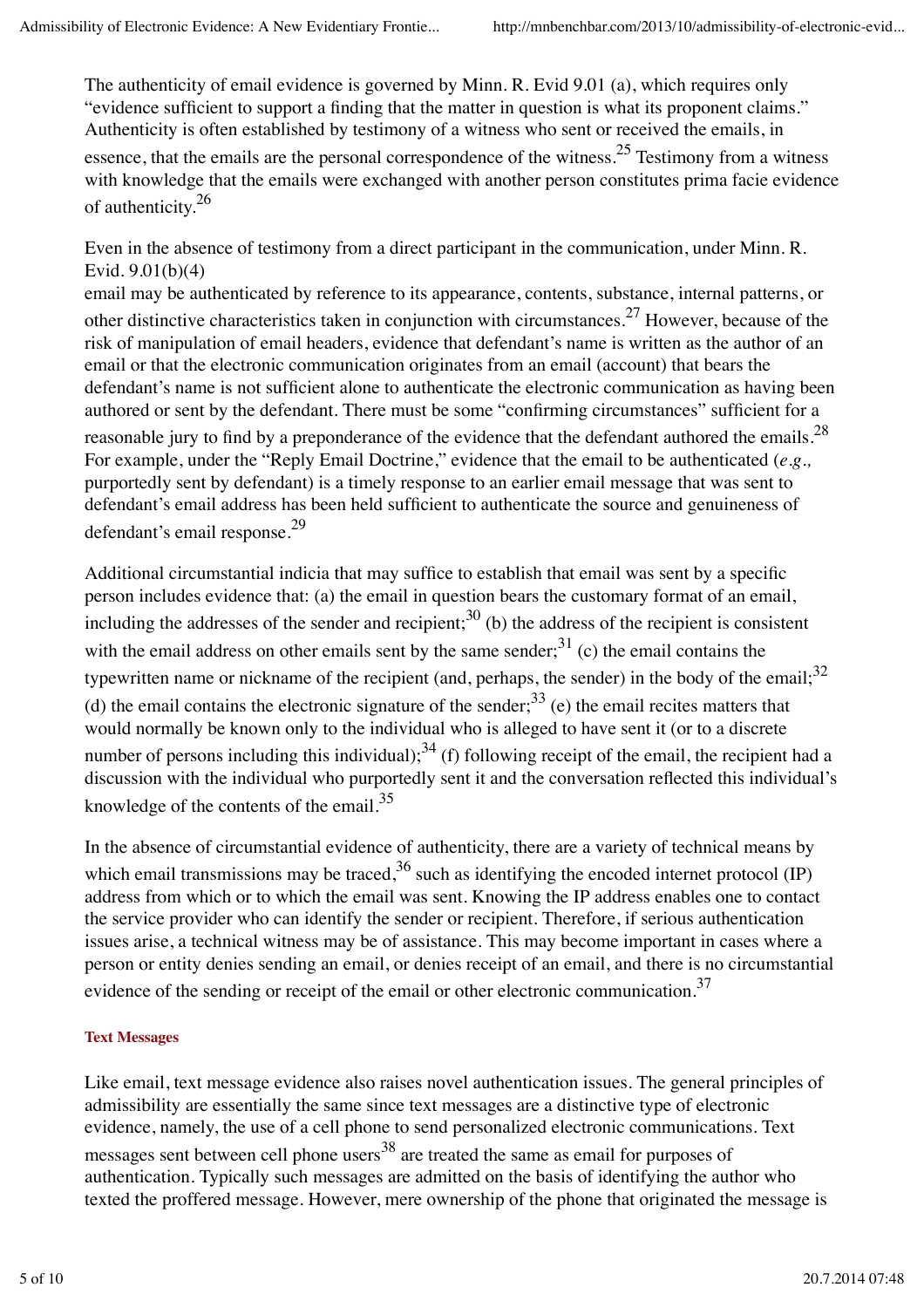not sufficient.<sup>39</sup> As in authentication of email, authorship can be determined by the circumstances surrounding the exchange of messages; their contents; who had the background knowledge to send the message; and whether the parties conventionally communicated by text message.<sup>40</sup>

Like email and social media, text messages have certain seemingly self-authenticating features. For example, email messages are marked with the sender's email address, text messages are marked with the sender's cell phone number, and Facebook messages are marked with a user name and profile picture. Nonetheless, given that such messages could be generated by a third party under the guise of the named sender, the majority of jurisdictions have not equated evidence of these account user names or numbers with self-authentication. For example, even though text messages are somewhat different than email in that they are intrinsic to the cell phones in which they are stored, as with email accounts, cellular telephones are not always exclusively used by the person to whom the phone number is assigned.<sup>41</sup> As a result, those factors are generally considered circumstantial evidence of authenticity to be considered, along with other circumstantial evidence, in the totality of the circumstances.42

Characteristics to consider in determining whether text message evidence has been properly authenticated include: (a) sequential consistency with another text message sent by the alleged author (based on the text message number); (b) the author's awareness, shown through the text message, of details of the alleged author's conduct; (c) inclusion in the text message of similar requests that the alleged author made by phone, email, or other media during the time period; and (d) the text message's reference to the author by the alleged author's nickname.<sup>43</sup>

What about the "Best Evidence Rule"?<sup>44</sup> A recurring factual scenario involves one party transcribing or copying text messages only to realize thereafter that the texts have been purged by the carrier. Thus transcripts made by law enforcement at the time the cell phone is seized are often proffered as evidence of the messages and must be authenticated as an accurate transcription. Such transcriptions of text messages have been held not to violate the Best Evidence Rule if the proponent satisfies Fed. R. Evid. 1004(a) or Minn. R. Evid. 1004(1), which provides that an original is not required when "all originals are lost or have been destroyed, unless the proponent lost or destroyed them in bad faith."<sup>45</sup>

#### **Computer-Stored Documents**

When a computer is simply used as a typewriter, computer-stored documents may be authenticated by a percipient witness or by distinctive characteristics that establish a connection to a particular person. The mere presence of a document in a computer file will constitute some indication of a connection with the person or persons having ordinary access to that file. However, much will depend on the surrounding facts and circumstances, and it is reasonable to require that these include some additional evidence of authenticity.<sup>46</sup>

Computer-generated material is the product of the machine itself (not a person) operating according to a program. Pursuant to Minn. R. Evid. 901(b)(9) the process of authentication is two-fold: (1) a description of the system or process to produce a particular result, and (2) evidence showing that the process or system produces an accurate result. For example, when a computer is used to create a data compilation, how much information will be required about data input and processing to authenticate the output will depend on the nature and completeness of the data, the complexity of the manipulation, the routineness of the operation, and verifiability of the result.<sup>47</sup> If the computer is performing more complex manipulations a more elaborate foundation may be required to satisfy Fed. R. Evid. 901(b)(9) or Minn. R. Evid. 901(b)(9).<sup>48</sup> Testimony about the computer equipment, the hardware and software, the competency of the operators, and the procedures for inputting data and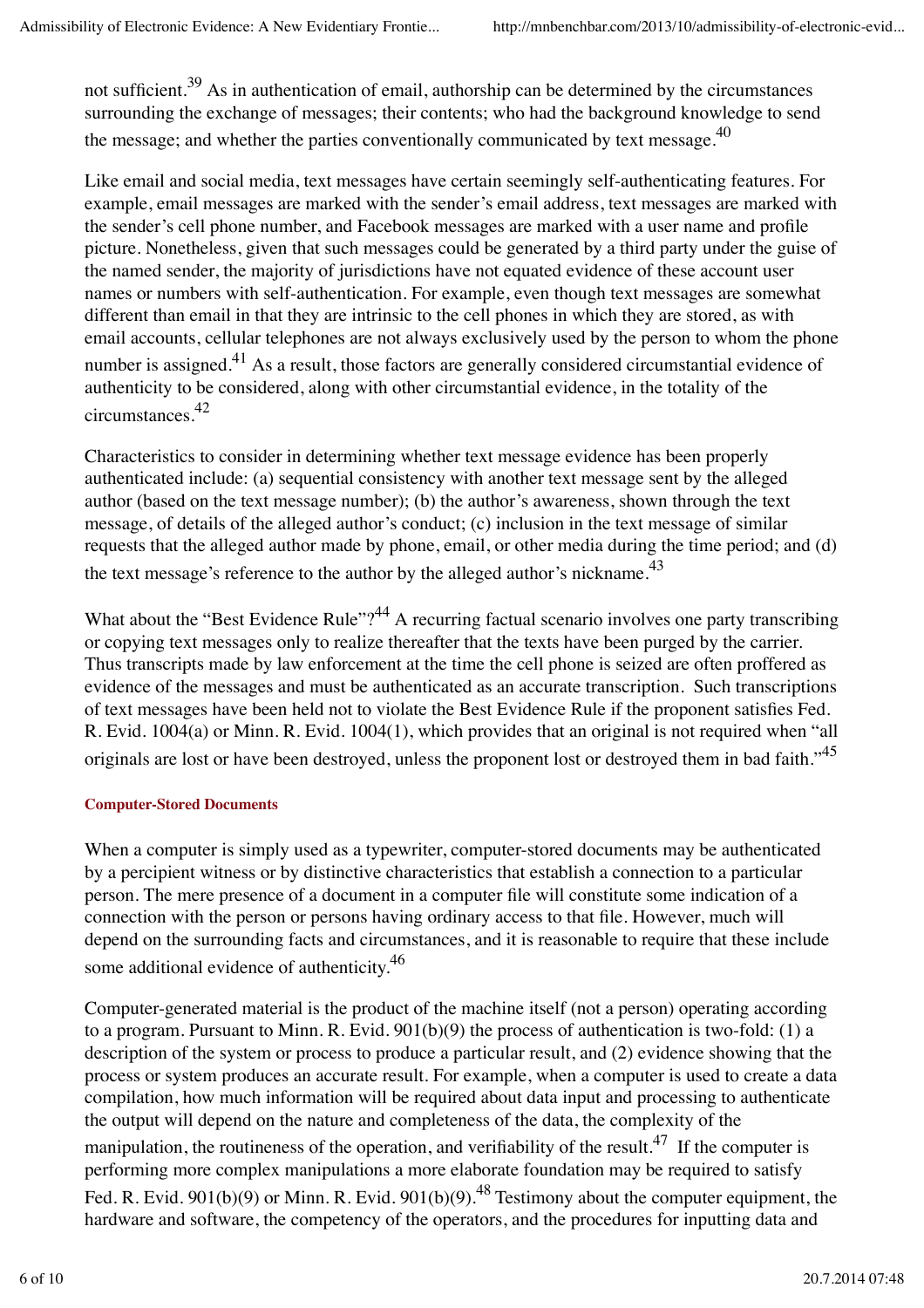retrieving the output may be necessary, particularly if these elements are challenged.<sup>49</sup> Authenticity may also depend on the accuracy of the process that generates the computer documents. To lay this foundation a qualified witness should have general knowledge of who prepares the printouts and how, and how the system records and retrieves information.<sup>50</sup> If the records are preexisting and identified as belonging to a party-opponent and are thus admissible as party admissions regardless of their accuracy, the information about their retrieval from the parties' computer will suffice.<sup>51</sup>

Basic computer operations relied on in the ordinary course of business are admitted without an elaborate showing of accuracy.<sup>52</sup> The accuracy of the individual computer will not be scrutinized unless specifically challenged and even perceived errors in the output are said to go to the weight of the evidence, not its admissibility. $53$ 

What about hearsay? Even after properly authenticating an e-evidence exhibit, is there a difference between computer-stored and computer-generated documents/statements? Computer-stored documents are entirely statements by persons and, if offered to prove their truth, can be considered hearsay. However, because computer-generated materials are not statements by persons, but rather are the product of the machine itself operating according to a program, they do not fit the definition of "hearsay."54

#### **Conclusion**

Electronic communications will continue to revolutionize how the world does business and how individuals instantly engage with friends and family. E-evidence is undeniably a critical new evidentiary frontier which has left both judges and attorneys struggling to understand how the admissibility of this new information fits into existing legal paradigms. Despite this uncertainty, one thing is clear: the use of e-evidence will continue to play an ever-increasing critical role in both civil and criminal litigation. Because e-evidence can have a substantial impact at trial, it is vitally important for attorneys and the court to stay in touch with ongoing legal and technological developments. It is strongly recommended that admissibility issues involving electronic evidence be raised and discussed with the court prior to commencement of trial.

*Judge Alan F. Pendleton has served as a judge of the 10th Judicial District since 1999. He is actively involved in attorney and judicial training programs, serves on the Supreme Court Judicial Faculty Development Team, and has offered instruction at several local universities and law schools as well as the National Institute of Trial Advocacy and the National Judicial College in Reno, NV. He currently authors the "Minnesota Judicial Training Updates" which are distributed biweekly throughout the state. Judge Pendleton was awarded the Minnesota District Judges Association's 2012 Outstanding Judge Award.*

## **Notes**

**Tags**: *Courts* **Category:** Articles

## **Related Posts**

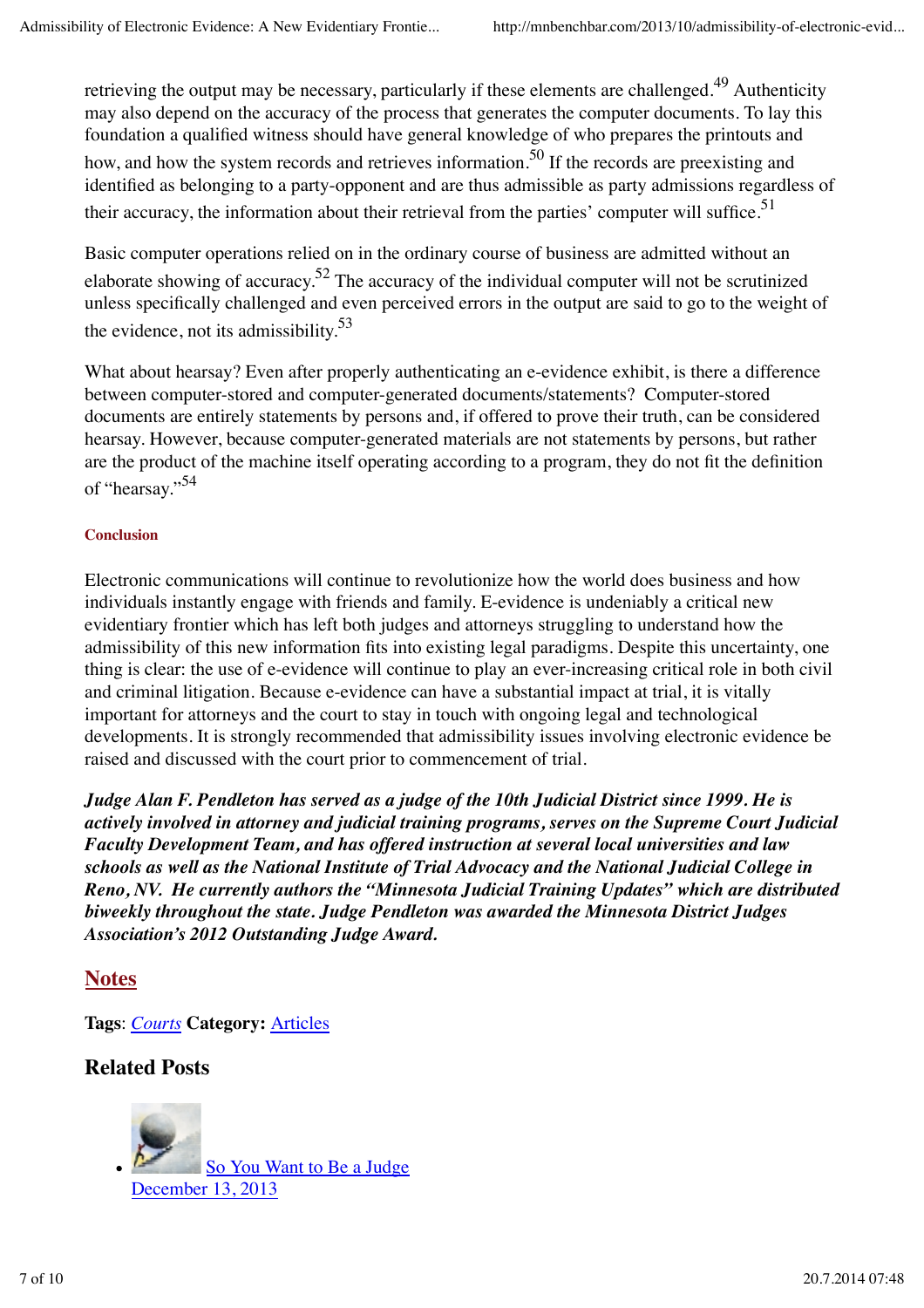

- mike on Are Your Clients Making You Crazy? How to Avoid Drama with Maddening Clients
- Yuri on Issues in Joint Custody & Shared Parenting: Lessons from Australia
- jeannie w. bowers on Summary of Public Discipline